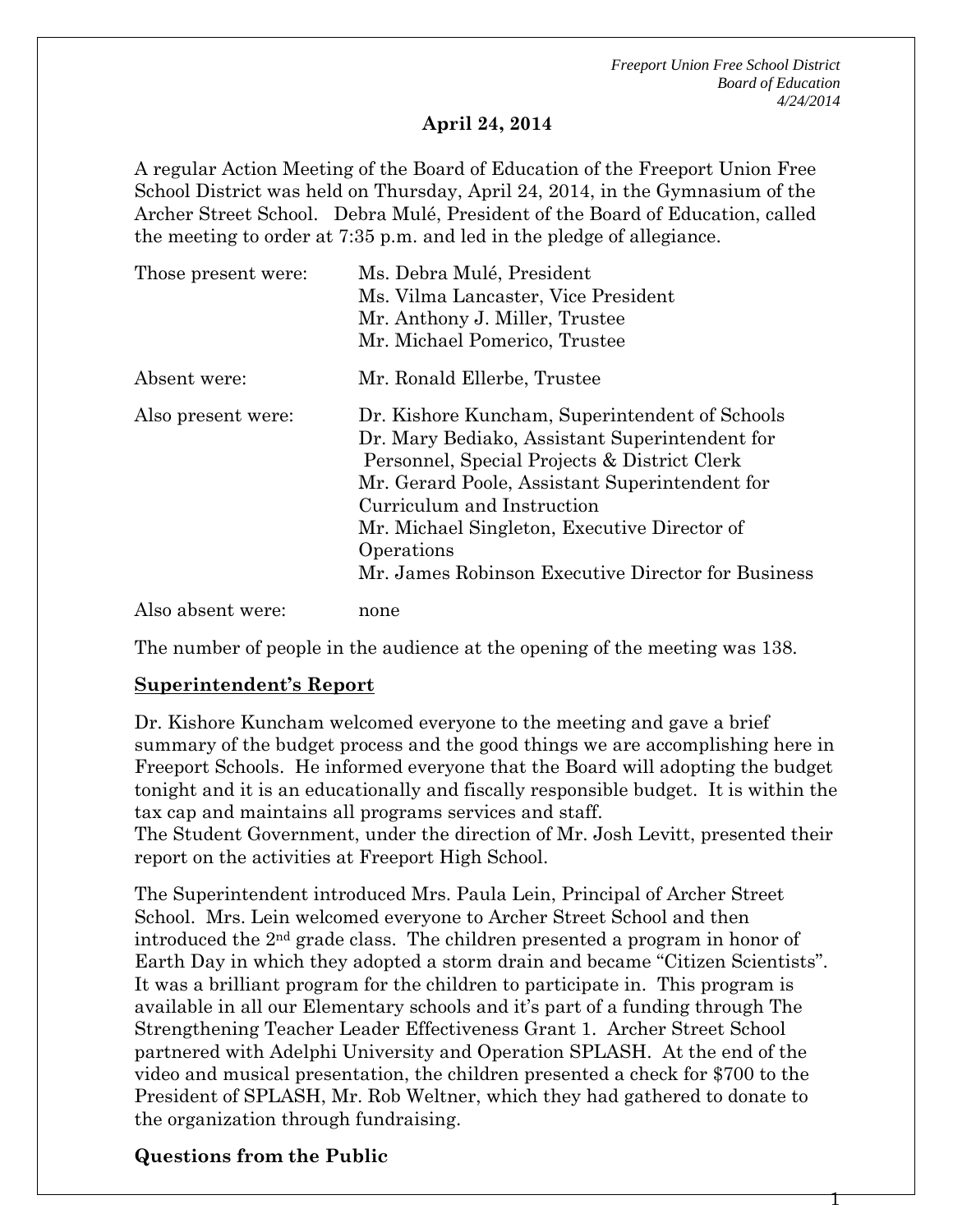*Freeport Union Free School District Board of Education 4/24/2014*

The public was given the opportunity to address the Board of Education. Each speaker was allowed to address the Board for four minutes on the Agenda only. The Board and administration addressed the comments from the public.

#### **Items for Action**

On a motion by Mr. Pomerico and a second by Ms. Lancaster the following items were approved on a Consent Agenda. The vote was unanimous, Lancaster, Miller, Mulé and Pomerico.

#### **Acceptance of the Minutes**

**BE IT RESOLVED** that the Board of Education of the Freeport Union Free School District hereby accepts the minutes of the following meetings as written:.

March 26, 2014, April 9, 2014.

#### **Leave of Absence**

**BE IT RESOLVED**, that the Board of Education of the Freeport Union Free School District hereby grants a request for leave of absence as listed below:

**Eddie Chavez**, Groundskeeper, effective March 17, 2014 through May 4, 2014, for health reasons, FMLA.

**Jennifer Ford**, part-time Teaching Assistant, effective March 24, 2014 through April 7, 2014, for health reasons.

**Andrew Hunter**, Security Aide, effective April 8, 2014 through May 20, 2014, for health reasons.

## **Resignation of Staff**

**BE IT RESOLVED**, that the Board of Education of the Freeport Union Free School District hereby accepts the letter(s) of resignation from the following staff member(s) as listed below:

**J. Lisa Denis**, full-time Teaching Assistant, effective August 24, 2014, for personal reasons.

## **CSE/CPSE Minutes**

**BE IT RESOLVED,** that the Board of Education of the Freeport Union Free School District hereby accepts the minutes of the meetings of the Committees on Special Education and Preschool Special Education for the following dates:

January 30, 2014; February 4, 7, 11, 12, 13, 24, 26, 28, 2014; March 3, 4, 7, 10, 11, 12, 13, 18, 19, 20, 21, 24, 25, 26, 27, 28, 2014; April 3, 4, 2014.

# **Other Items for Action**

On a motion by Mr. Miller and a second by Ms. Lancaster the following item was approved:

# **Retirement of Staff**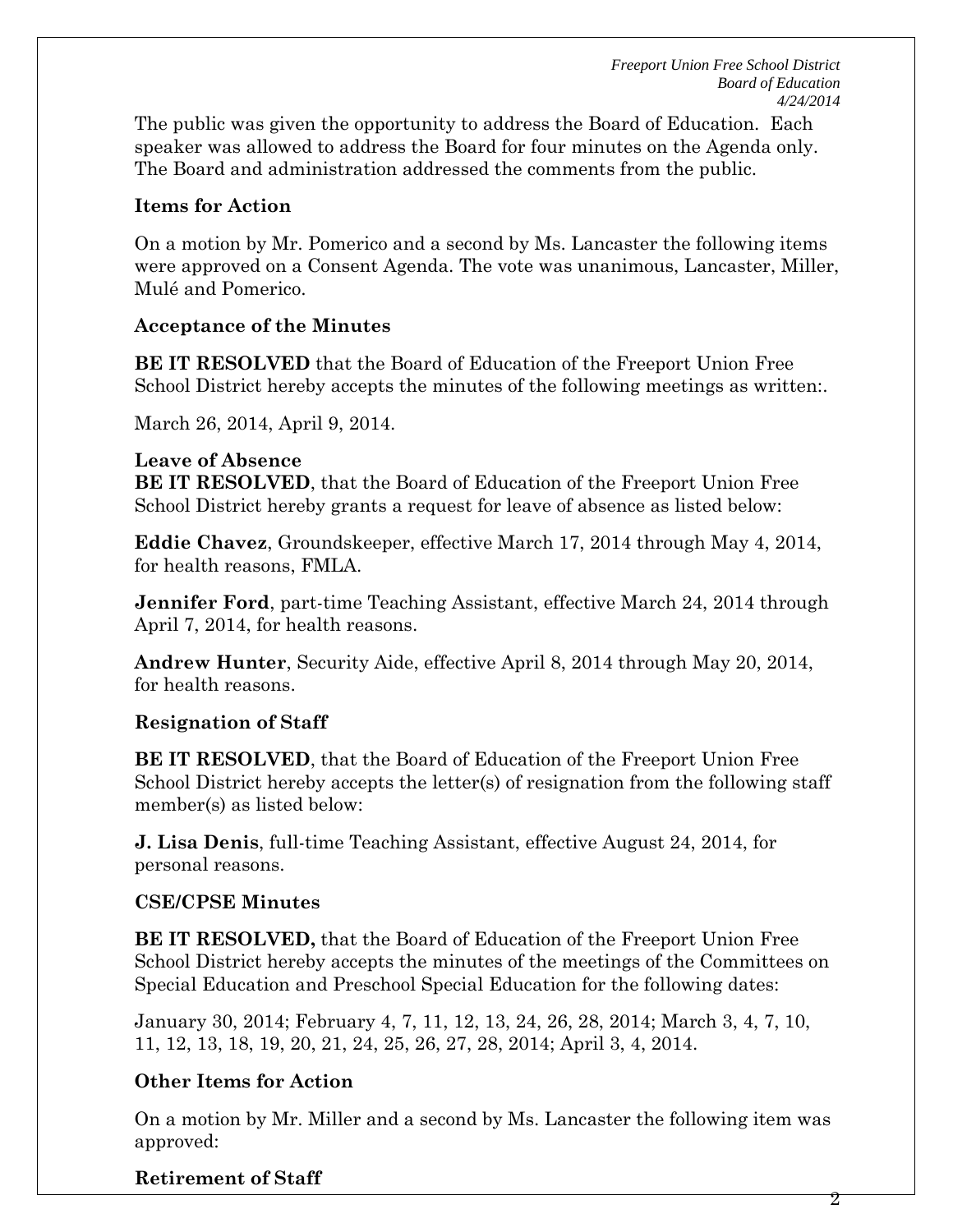**BE IT RESOLVED,** that the Board of Education of the Freeport Union Free School District hereby accepts the letter of resignation for the purpose of retirement from the following staff member as listed:

**Sandra Morvitz**, Speech Teacher, effective, close of business June 30, 2014, after serving the children of Freeport for more than 16 years.

**Florence Brown,** effective, close of business June 30, 2014, after serving the children of Freeport for more than 35 years.

The vote was unanimous, Lancaster, Miller, Mulé and Pomerico.

On a motion by Ms. Lancaster and a second by Mr. Pomerico the following item was approved:

## **Granting of Tenure**

**BE IT RESOLVED,** that the Board of Education of the Freeport Union Free School District hereby grants tenure status to the following individual(s):

| <b>Teaching Assistant(s)</b> |               |                           |                    |
|------------------------------|---------------|---------------------------|--------------------|
| <b>NAME</b>                  | <b>SCHOOL</b> | <b>TENURE AREA</b>        | <b>TENURE DATE</b> |
| Elizabeth<br>Franklyn        | Atkinson      | <b>Teaching Assistant</b> | May 6, 2014        |

The vote was unanimous, Lancaster, Miller, Mulé and Pomerico.

On a motion by Mr. Pomerico and a second by Mr. Miller the following item was approved:

## **Acceptance of Stipulation of Agreement**

**BE IT RESOLVED,** that the Board of Education of the Freeport Union Free School District hereby accepts the Stipulation of agreement for full year 6<sup>th</sup> period assignment between the Freeport Teachers Association and the Freeport Union Free School District. The Board hereby directs the Superintendent to effectuate payment to the individual teachers affected in the amount agreed upon, retroactive to February 1, 2014.

The vote was unanimous, Lancaster, Miller, Mulé and Pomerico .

On a motion by Ms. Lancaster and a second by Mr. Miller the following item was approved:

# **Approval of Student Travel -DECA International Career Conference.**

**BE IT RESOLVED,** that the Board of Education of the Freeport Union Free School District hereby authorizes Freeport High School to conduct a field trip to Atlanta GA for DECA students to participate in a competition and to expand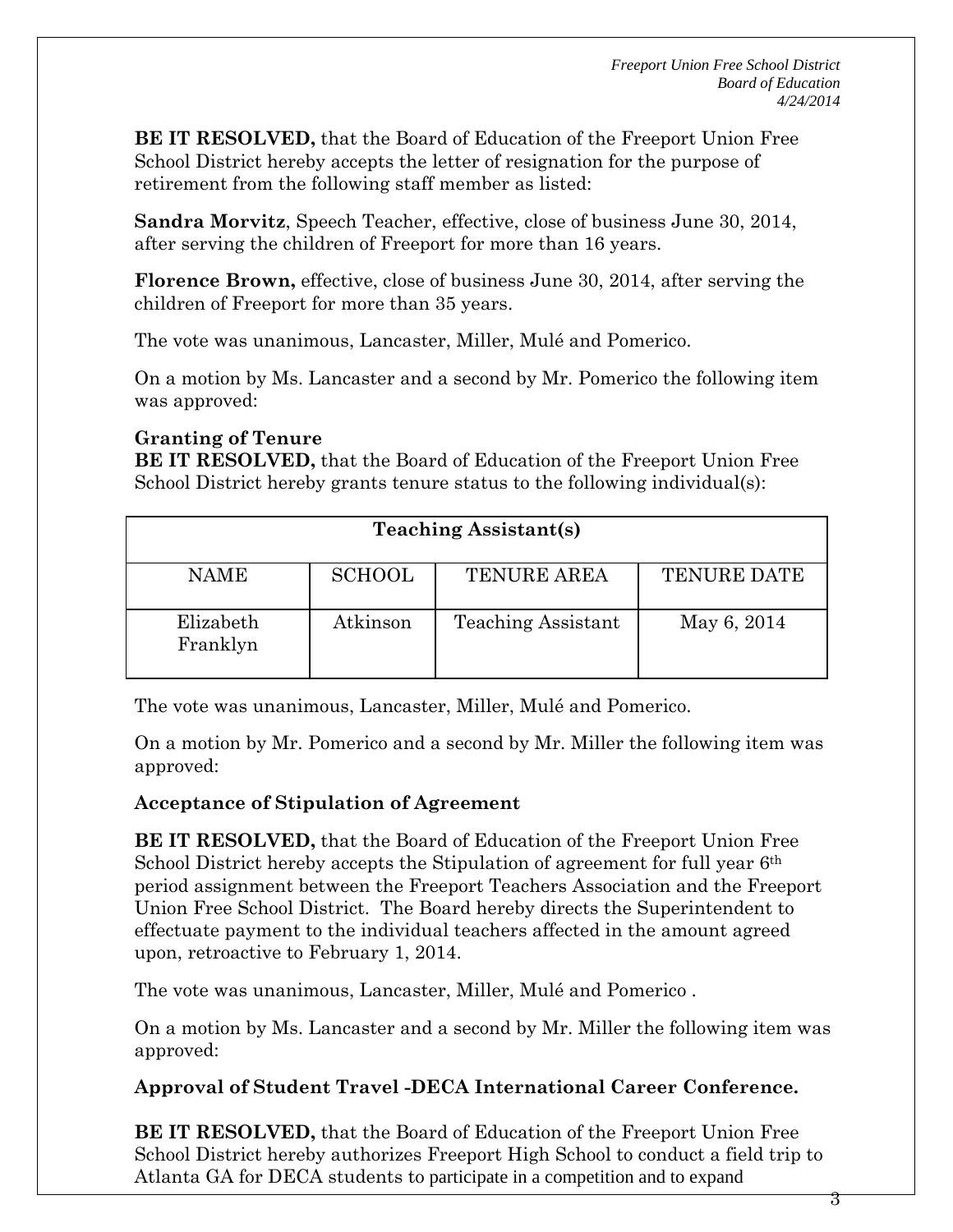4

opportunities for career awareness, leadership development, and cultivation of social intelligence.

**BE IT FURTHER RESOLVED, that said authorization is subject to availability** of chaperones and to Freeport High School's compliance with all insurance, health, safety and financial guidelines as indicated in the Administrative Procedures.

The vote was unanimous, Lancaster, Miller, Mulé and Pomerico.

On a motion by Mr. Miller and a second by Mr. Pomerico the following item was approved:

## **Overnight Field Trip/International Travel**

**BE IT RESOLVED** that the Board of Education of the Freeport Union Free School District hereby authorizes Freeport High School to conduct a field trip to Madrid, Granada, Seville, and Morocco from April 2nd through April 11th 2015.

**BE IT FURTHER RESOLVED** that said authorization is subject to availability of chaperones and to Freeport High School's compliance with all insurance, health, safety, and financial guidelines as indicated in the Administrative Procedure for overnight, off-Long Island, field trips.

The vote was unanimous, Lancaster, Miller, Mulé and Pomerico.

On a motion by Mr. Pomerico and a second by Ms. Lancaster the following item was approved:

## **Approval of Consultants**

**BE IT RESOLVED,** that the Board of Education of the Freeport Union Free School District hereby approves the agreement between the following consultant(s) and the Freeport Union Free School District, as per the attached list for; and

| Consultant    | <b>Scope of Work</b>                                                                                                                                                                |        | Cost     | <b>Funding Source</b> |  |
|---------------|-------------------------------------------------------------------------------------------------------------------------------------------------------------------------------------|--------|----------|-----------------------|--|
| Deborah Brave | Freeport High School. Life Skills<br>Travel Program for Special<br>Education Students to learn how<br>to ride on public transit, navigate<br>signs, prepare for permit test,<br>etc | $9-12$ | \$2,856. | $21st$ century Grant  |  |

**BE IT FURTHER RESOLVED**, that the Board of Education authorizes the Superintendent (or his designee) to execute said agreements on its behalf.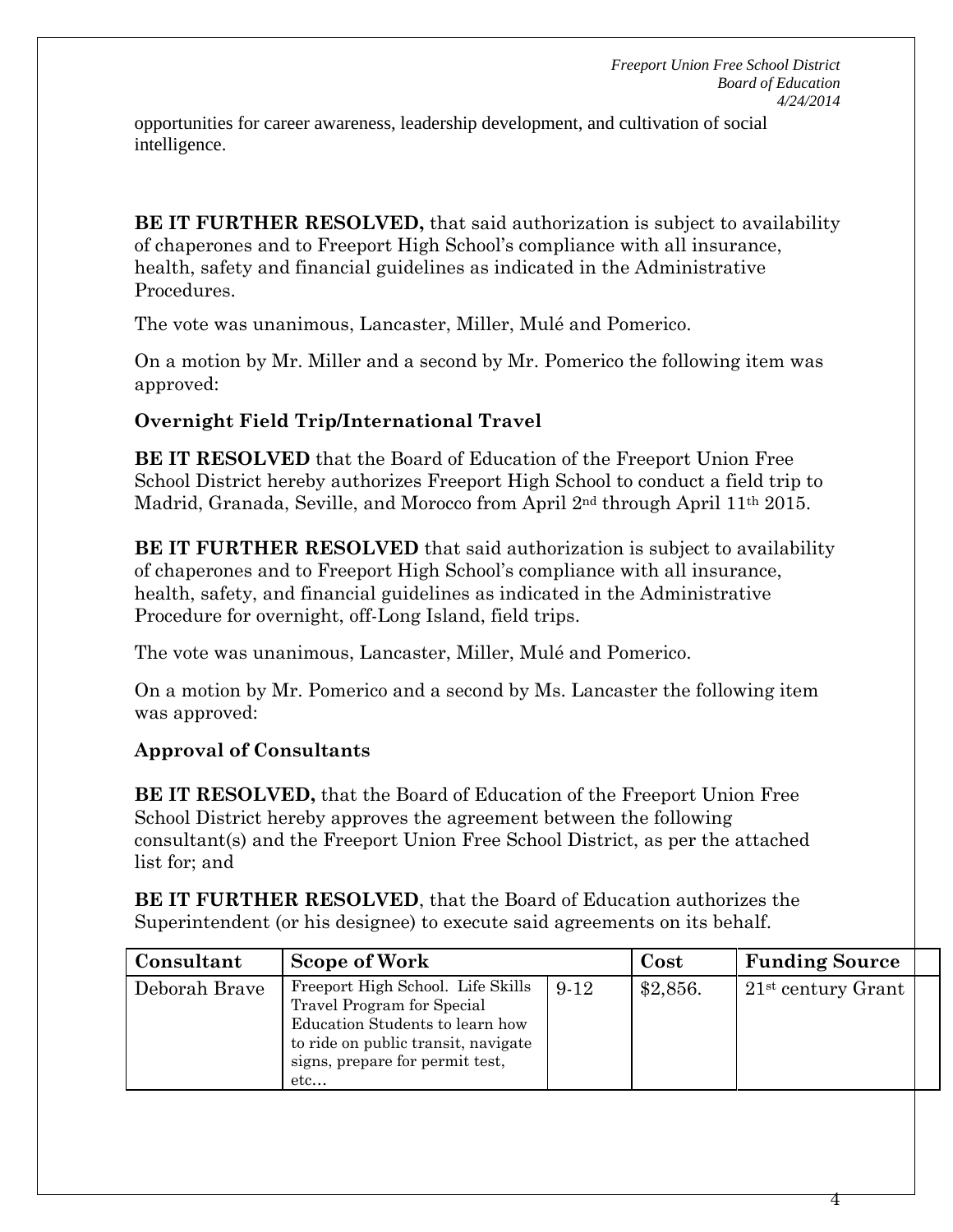|                                                  |                                                                                                                                                            |          |                     | <b>Freeport Union Free School District</b><br><b>Board of Education</b><br>4/24/2014 |  |
|--------------------------------------------------|------------------------------------------------------------------------------------------------------------------------------------------------------------|----------|---------------------|--------------------------------------------------------------------------------------|--|
| Steven Vacarro                                   | Program for students to<br>develop vocational network/job<br>readiness skills and job<br>placement opportunity. (Part<br>time and summer positions)        | $9-12$   | \$1,402.            | $21st$ century Grant                                                                 |  |
| Informed<br>Decision<br>Services, INC.           | Project Evaluation as required<br>for the Strengthening teacher<br>Leader Effectiveness grant.<br>4/1/14-6/30/15                                           | $K-12$   | \$26,080            | Strengthening<br>Teacher and Leader<br>Effectiveness Grant<br>3                      |  |
| Pat Belfi                                        | Mentor Facilitator for Teacher<br>Mentor Program                                                                                                           | $K-12$   | \$7,500             | <b>Teacher Mentor</b><br>Grant                                                       |  |
| Freeport<br>Teacher Center<br>Richard<br>Johnson | <b>Strengthening Teacher</b><br>Leader Effectiveness Grant<br>Professional Development in<br><b>Technology Integration</b>                                 | $K-12$   | \$1289              | Strengthening<br>Teacher Leader<br>Effectiveness Grant<br>(STLE3)                    |  |
| Cradle of<br>Aviation<br>Museum                  | Year 1-Museum In A Box-<br>Outreach brings hands-on<br>minds-on project based<br>activities to schools.<br>Year 2-Webinars and<br>Professional Development | $7 - 10$ | \$18,000<br>\$8,000 | Strengthening<br>Teacher Leader<br><b>Effectiveness Grant</b><br>(STLE3)             |  |
| Robert<br>Dellamore                              | Healthy food cooking<br>demonstrations. Four grade<br>level assemblies and four<br>parent workshops.                                                       |          | \$4,000             | Carol White PEP<br>grant                                                             |  |

The vote was unanimous, Lancaster, Miller, Mulé and Pomerico.

On a motion by Ms. Lancaster and a second by Mr. Miller the following item was approved:

# **Budget Transfers – April, 2014 General Fund**

**BE IT RESOLVED,** that the Board of Education of the Freeport Union Free School District hereby approves the attached Budget Transfer within the General Fund for April, 2014.

The vote was unanimous, Lancaster, Miller, Mulé and Pomerico.

On a motion by Mr. Miller and a second by Mr. Pomerico the following item was approved:

# **Adoption of the 2014-2015 Proposed Expenditure Budget**

**BE IT RESOLVED,** by the Board of Education of the Freeport Union Free School District, that the proposed Expenditure Budget for the 2014-2015 School Year in the amount of **\$162,358,708** is hereby adopted.

The vote was unanimous, Lancaster, Miller, Mulé and Pomerico.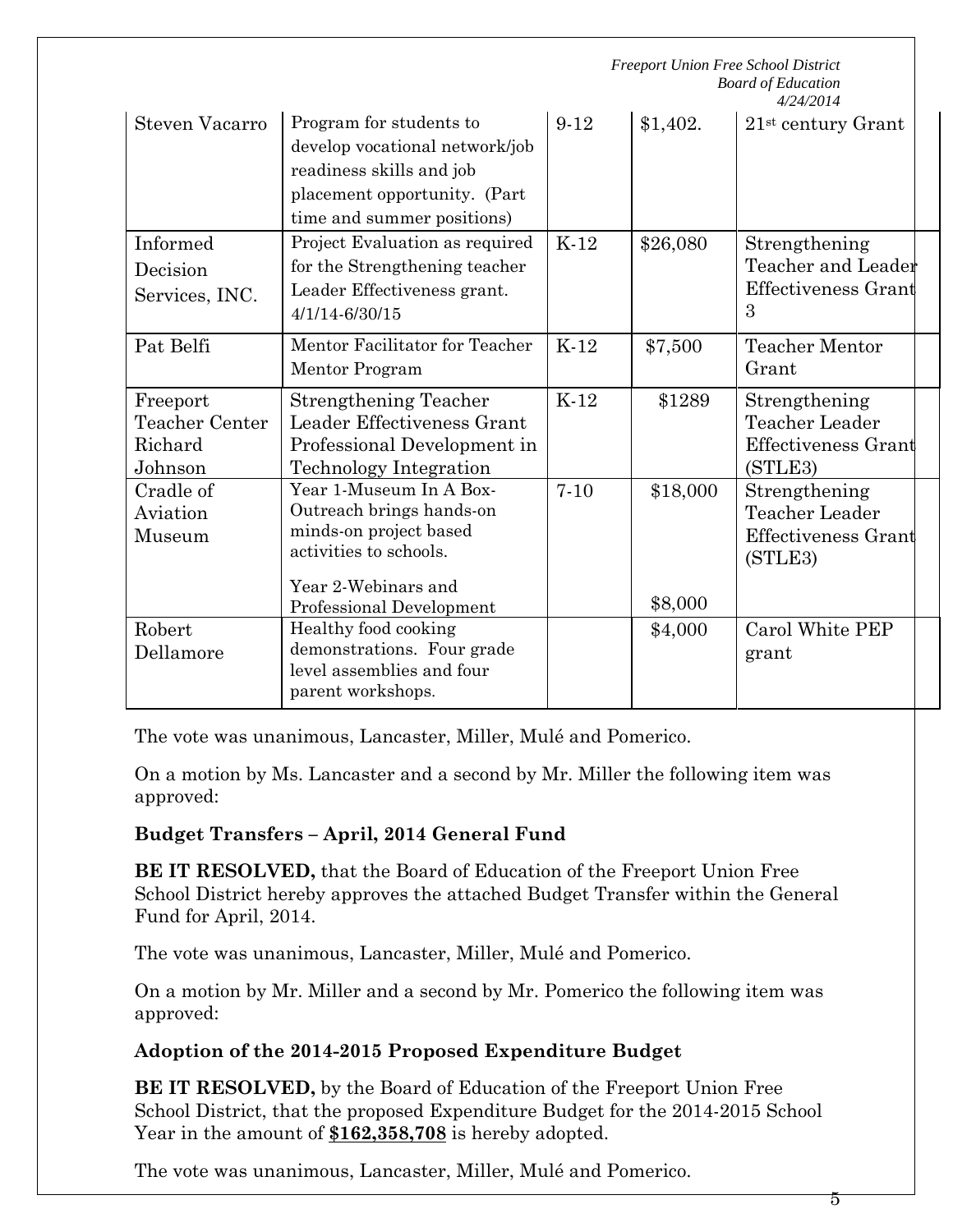On a motion by Mr. Pomerico and a second by Ms. Lancaster the following item was approved:

# **BOCES Administrative Operations Budget Vote**

**WHEREAS**, the Board of Cooperative Education Services of Nassau County (hereinafter "BOCES") has proposed and presented its Proposed Administrative Operations Budget for the 2014/2015 school year (July 1, 2014 through June 30, 2015), now therefore:

**BE IT RESOLVED**, that the BOCES tentative administrative budget for the 2014/2015 school year in the amount of nineteen million, eight hundred ninetythree thousand, nine hundred fifty five dollars (**\$19,893,955)** be, and hereby is **APPROVED** by Board of Education of the Freeport Union Free School District.

The vote was unanimous, Lancaster, Miller, Mulé and Pomerico.

On a motion by Mr. Miller and a second by Mr. Pomerico the following item was approved:

# **BOCES Trustee Election**

**BE IT RESOLVED**, that the Board of Education of the Freeport Union Free School District hereby casts one vote each for **three vacant seats** on the Nassau BOCES Board:

| Deborah Ann Coates, East Meadow UFSD        |            |
|---------------------------------------------|------------|
| Eric B. Schultz, Plainview-Old Bethpage CSD | $\sqrt{ }$ |
| William P. Stris, Valley Stream CHSD        |            |
| Stephen B. Witt, Hewlett-Woodmere           |            |

The vote was unanimous, Lancaster, Miller, Mulé and Pomerico.

On a motion by Mr. Pomerico and a second by Ms. Lancaster the following item was approved:

# **Acceptance of Scholarships**

**BE IT RESOLVED**, that the Board of Education of the Freeport Union Free School District hereby accepts with gratitude two scholarships to be known as the "Matthew Taylor Improvement Scholarship". These scholarships will be awarded to one male and one female student in the amount of \$200 each. The students will not be selected from the top 100 and they have shown academic improvement, want to further their education and are in need of financial assistance. These scholarships are made available through individual donation and the efforts of Matthew Taylor.

The vote was unanimous, Lancaster, Miller, Mulé and Pomerico. <sup>6</sup>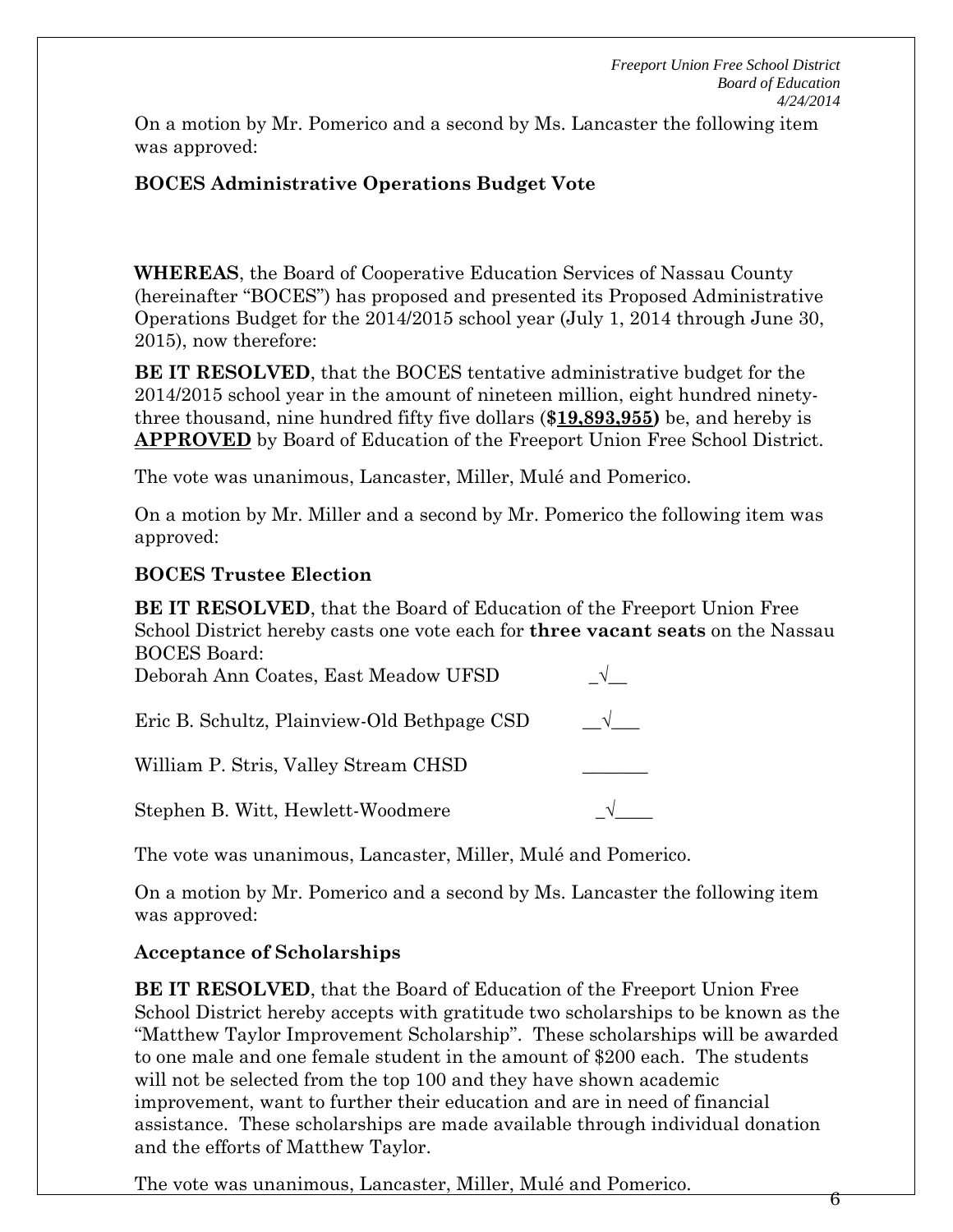On a motion by Ms. Lancaster and a second by Mr. Miller the following item was approved:

## **Acceptance of Scholarships**

**BE IT RESOLVED**, that the Board of Education of the Freeport Union Free School District hereby accepts with gratitude two scholarships to be known as the "Richard and Doris Baumann Memorial Scholarship". These scholarships will be awarded to one male and one female student who demonstrate financial need, has overcome educational hardship and will be going on to higher education in September. The students will each receive \$1,000. This generous scholarship is from Baumann Bus Company which has been serving children throughout Long Island for more than 50 years.

The vote was unanimous, Lancaster, Miller, Mulé and Pomerico.

On a motion by Mr. Miller and a second by Mr. Pomerico the following item was approved:

## **Acceptance of a Scholarship**

**BE IT RESOLVED**, that the Board of Education of the Freeport Union Free School District hereby accepts with gratitude a scholarship to be known as the "In Honor of Julia N. Abreu Ramos Scholarship". The scholarship will be in the amount of \$250 and will be presented to a college bound young woman, based on academic achievement and community service. This scholarship is made possible by the family of Julia N. Abreu Ramos.

The vote was unanimous, Lancaster, Miller, Mulé and Pomerico.

On a motion by Mr. Pomerico and a second by Ms. Lancaster the following item was approved:

## **Authorization to Sign an Agreement**

**BE IT RESOLVED,** that the Board of Education of the Freeport Union Free School District hereby authorizes the Superintendent (or his designee) to execute an agreement with Hofstra University for the 2014 Freeport High School Commencement to be held at the David S. Mack Sports Complex at Hofstra University on Friday, June 27, 2014.

The vote was unanimous, Lancaster, Miller, Mulé and Pomerico.

On a motion by Ms. Lancaster and a second by Mr. Miller the following item was approved:

## **Appointment of Sound Actuarial Consulting**

**BE IT RESOLVED** that the Board of Education of the Freeport Union Free School District hereby appoints Sound Actuarial Consulting, LLC, to conduct an actuarial study for Worker's Compensation Liability for the district as of June 7